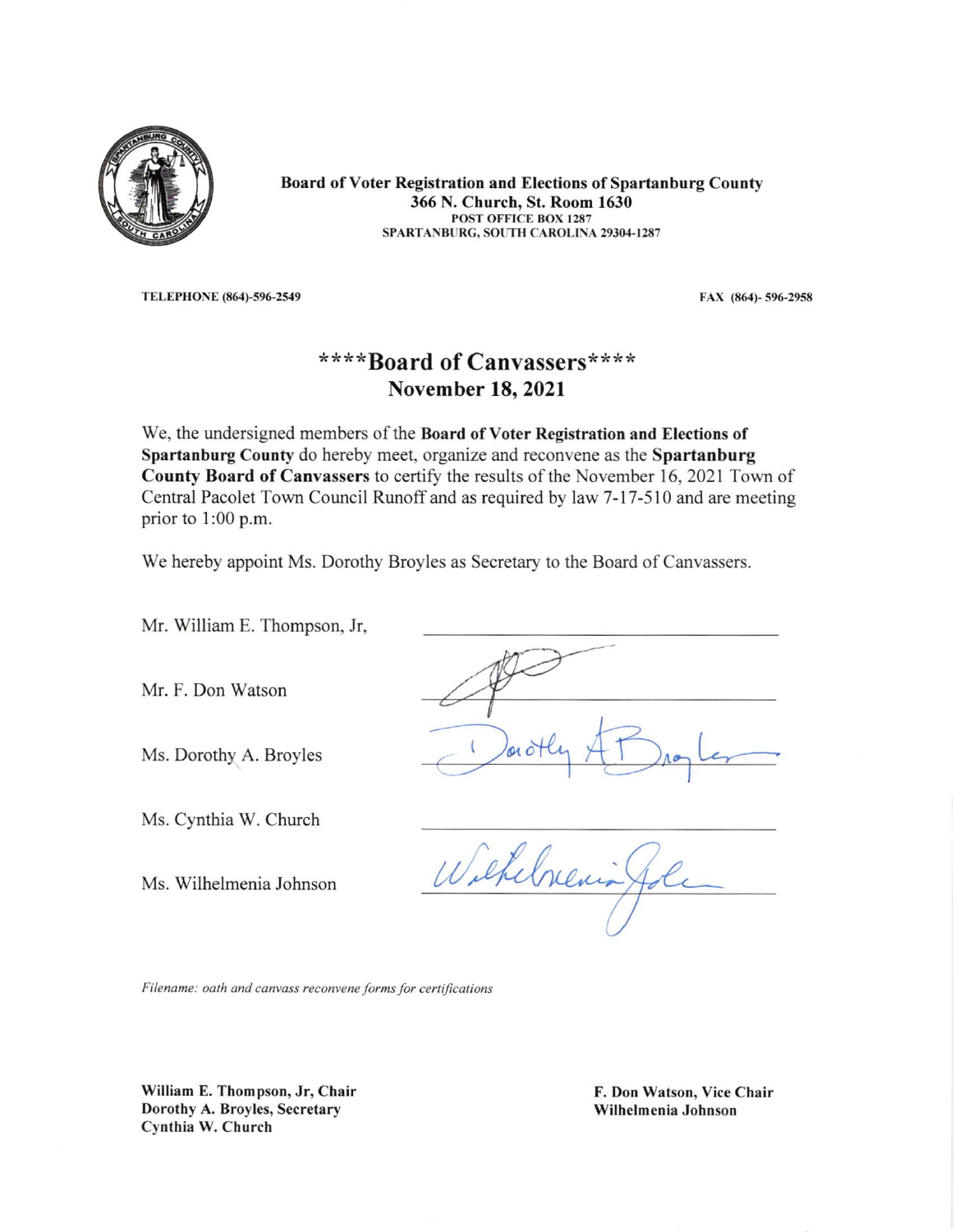#### OFFICIAL RESULTS

# **Election Results Report General Election Runoff** November 16, 2021

| <b>Statistics</b>                       | <b>TOTAL</b> | <b>Election</b><br>Day | Absentee<br>In Person | Absentee<br>Mail | Failsafe Provisional |
|-----------------------------------------|--------------|------------------------|-----------------------|------------------|----------------------|
| <b>Election Day Precincts Reporting</b> | $3$ of $3$   |                        |                       |                  |                      |
| Absentee/ Early Precincts Reporting     | $1$ of $1$   |                        |                       |                  |                      |
| Registered Voters - Total               | 121          |                        |                       |                  |                      |
| <b>Ballots Cast - Total</b>             |              |                        |                       |                  |                      |
| Voter Turnout - Total                   | 3.31%        |                        |                       |                  |                      |

### Spartanburg County